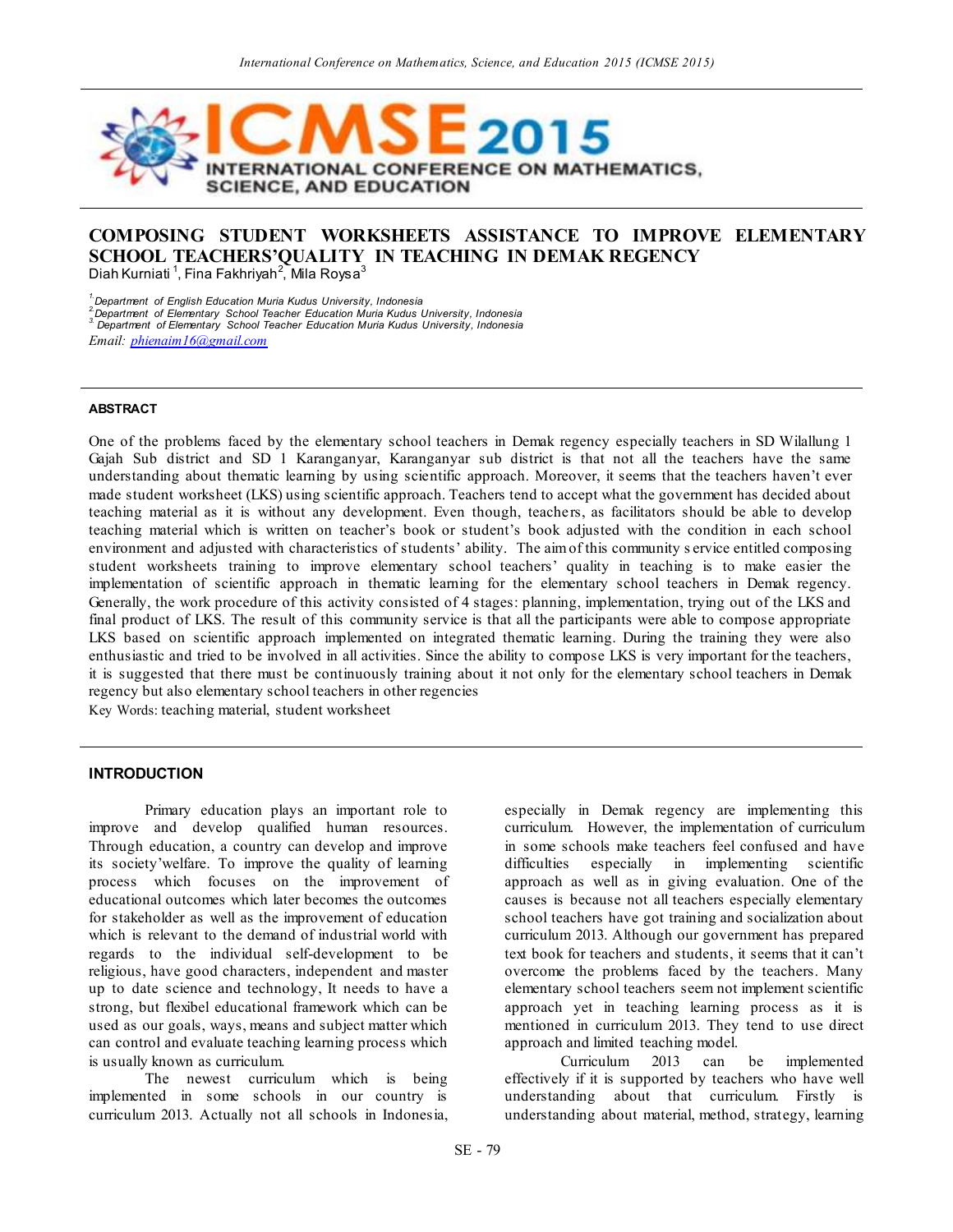approach and evaluation technique which is appropriate with learning goals and success indicators. Next is understanding in presenting the material which is integrated thematic based using scientific approach. The thematic based in learning process is aimed at connecting some subjects, meanwhile scientific approach is aimed at making students be more active, creative, able to think critically (higher order thinking), and able to make hypothesis. In addition, scientific approach also supports students' understanding process which is more important than learning outcomes since understanding about material being studied will have meaning if it is done by the students themselves. Therefore, in learning process it needs conceptual understanding. It is in line with constructivism approach which states that the learning goal is to build concepts or principles based on individual ability (Suparno, 1997)

Based on permendikbud No. 65 year 2013 it is mentioned that the activity of scientific learning is done through the following process: observing, questioning, exploring, associating, and communicating. These five learning experiences can be implemented in learning strategy or model, method, or technique used by teachers. Through scientific approach students will be more active in constructing science and skill. It can also support students to do investigation in order to find facts from phenomenon or event. One way to train students to do investigation is by using student worksheet.

Student worksheet or LKS in short is a means to help students in order to get additional information about concepts that have been studied through systematic learning (Suyitno, 1997). LKS consists of tasks which must be done by students. It usually consists of direction and procedures to finish tasks given by teachers. There are several functions of LKS: (1) It can be used as guidance for students in doing learning activities such as doing experiment. LKS consists of tools and materials and work procedure (2) It can be used as observation sheet, in which LKS provides and guides students to write down observation result. Moreover, it consists of tables which can be used to note the data of measurement and observation. (3) It can be used as discussion sheet in which LKS consists of questions which lead students to have discussion in order to have conceptualization. (4) it can be used as finding sheet (discovery), in which students can express their finding that is new things that they haven't known before. (5) it can be used as a means of training students to think critically in learning process (6) LKS can improve students' motivation to study if the learning activities provided in LKS is more systematic, colorful and interesting.

Actually, there are a lot of student worksheets produced by publishers and they are used by teachers of elementary school. However, it seems that those student worksheets are not appropriate yet since they are not adjusted with the scientific approach which will be implemented in integrated thematic learning. Moreover, the student worksheets are not also adjusted with the

condition of the students. It will be better then, if the student worksheets are prepared by the teachers themselves since the teachers know the real condition of their students. However, it seems that the elementary school teachers especially in SD I Wilalung Gajah Regency and don't have well ability in composing student worksheets adjusted with scientific approach. Moreover, they also don't have well understanding about the implementation of scientific approach in integrated thematic learning.

Based on the explanation above, the community service team are interested in conducting community service activity entitled Composing Student worksheet Assistance to Improve the Elementary School Teachers'Quality in Teaching in Demak Regency.

### **RESEARCH METHODS**

The method which was implemented in this activity was referring to Participatory Learning Method (PALM). PALM is a society participative learning method which is used to identify problems and formulate solution together (Prawoto, 2012). Based on that approach, the method used in the training were: lecturing, discussion, question and answer and field practice. In this case the training participants did the field practice directly, individually or in groups according to the guidance from the trainers. After that, they did field observation which was implemented to improve participants'mind. In this training, all the participants were involved in the process of composing student worksheets. There were two ways communication, from the participants and the trainers.

#### **RESULT AND EXPLANATION**

### A. PREPARATION AND COORDINATION

The first step of conducting this community service was doing coordination with the community service partners, SD I Wilalung Gajah subdistrict which has 11 teachers and SD I Karanganyar, Karanganyar subdistrict which also has 11 teachers. The results of coordination are as follows:

- 1) Problem related to scientific approach understanding was solved by giving socialization about curriculum 2013 and its implementation in teaching learning process.
- 2) Problem related to scientific approach in integrated thematic learning for elementary school teachers was solved by giving the following trainings or assistence :
	- a. Composing and adjusting core competence and basic competence of the same theme to be integrated among materials.
	- b. Composing and collecting references which are related to scientific learning and steps of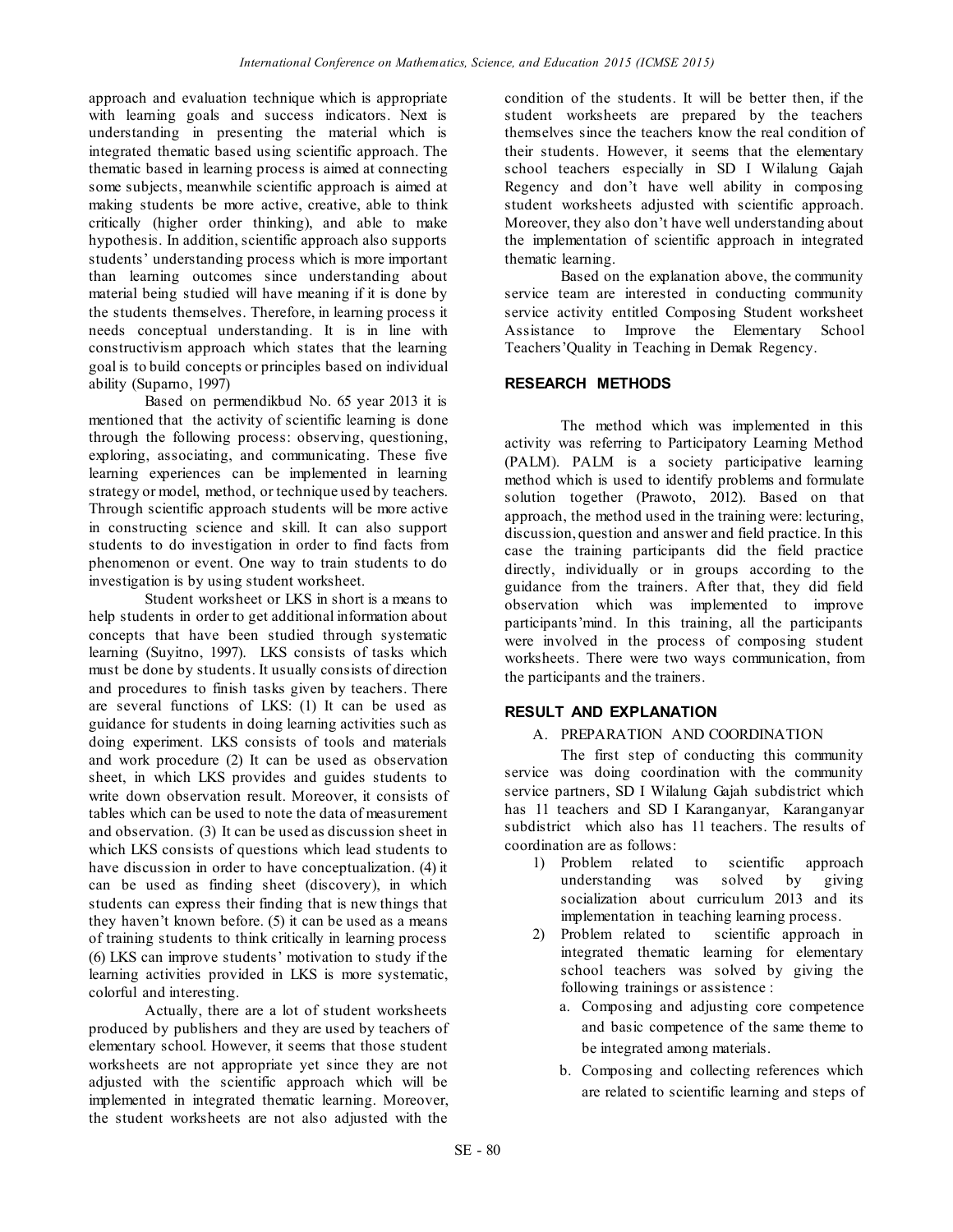scientific approach which would be used as teaching materials.

- c. Scientific approach steps which are appropriate with integrated thematic learning
- 3) Problem related to how to compose student worksheets as teaching materials which is appropriate with scientific approach procedures was solved by giving assistance for the elementary school teachers. The materials for the training are as follows :
	- a. Composing text format in student worksheets which consists of: title, goals, prerequisite, work procedures, discussion and conclusion.
	- b. Adding pictures to support explanation about steps of activities in student worksheets.
- B. IMPLEMENTATION

The next Step of this community service was the implementation of the program which consists of the following phases "planning, acting, try out, and final product of students worksheets.

The activities which were done in the planning were: preliminary study and need analysis in order to determine worksheets development design and to know the need of student worksheets that will be developed. In planning, collecting references activities in correlation with teaching materials as well as determining the worksheets as teaching materials were also done. After that, we prepared materials for technical assistance such as scientific approach in integrated thematic learning and procedures to compose student worksheets,

The second phase was acting which consists of the following activities:

- a. Introducing scientific approach used for integrated thematic learning This training was given to the elementary school teachers of SD 1 Karanganyar Demak and SD 2 Wilalung Demak in may 2015. This assistance is aimed at implementing scientific approach which is them realized in student worksheets.
- b. Composing student worksheets as teaching materials adjusted with scientific approach. In this activity, the teachers were given examples materials which were integrated in thematic learning and student worksheets is the result of it. In this activities, selecting materials (based on core competence and basic competence) adjusted with the grade taught by the teachers was done.

The nest activity was delivering material about composing teaching materials which would be used in student worksheets according to appropriate teaching media. In this activities, first of all guided by the community service team, the participants determined the grade or class and standard of competence which would be composed to be student worksheets. Then they

composed LKS which was adjusted with the draft that they had prepared in the previous meeting. After the student worksheets had been finished the they were adjusted with teaching media.

The LKS composed by the participants consists of the following components:

- a. LKS number to make it easier for teachers to recognize and use that LKS
	- 1) Titile of activity which consists of theme according ttto basic competence for example environment
	- 2) Learning goals which are according to basic competence
	- 3) Tools and materials (if needed) completed with pictures
	- 4) Work procedures which consists of work instruction to make it easier for students to do learning activities completed with pictures
	- 5) Data Table in which students can write down observation results and measurement. If the activity doesn't need data, the table can be replaced with empty box which can be used to write, draw, or calculate
	- 6) Discussion materials consisting of questions which guide students to do analysis and conceptualization. For some subjects, such as language, discussion materials can be in the form of reflective questions (modification from Suyanto, 2006).



Picture 1. Participants were determining core competence, basic competence and materials